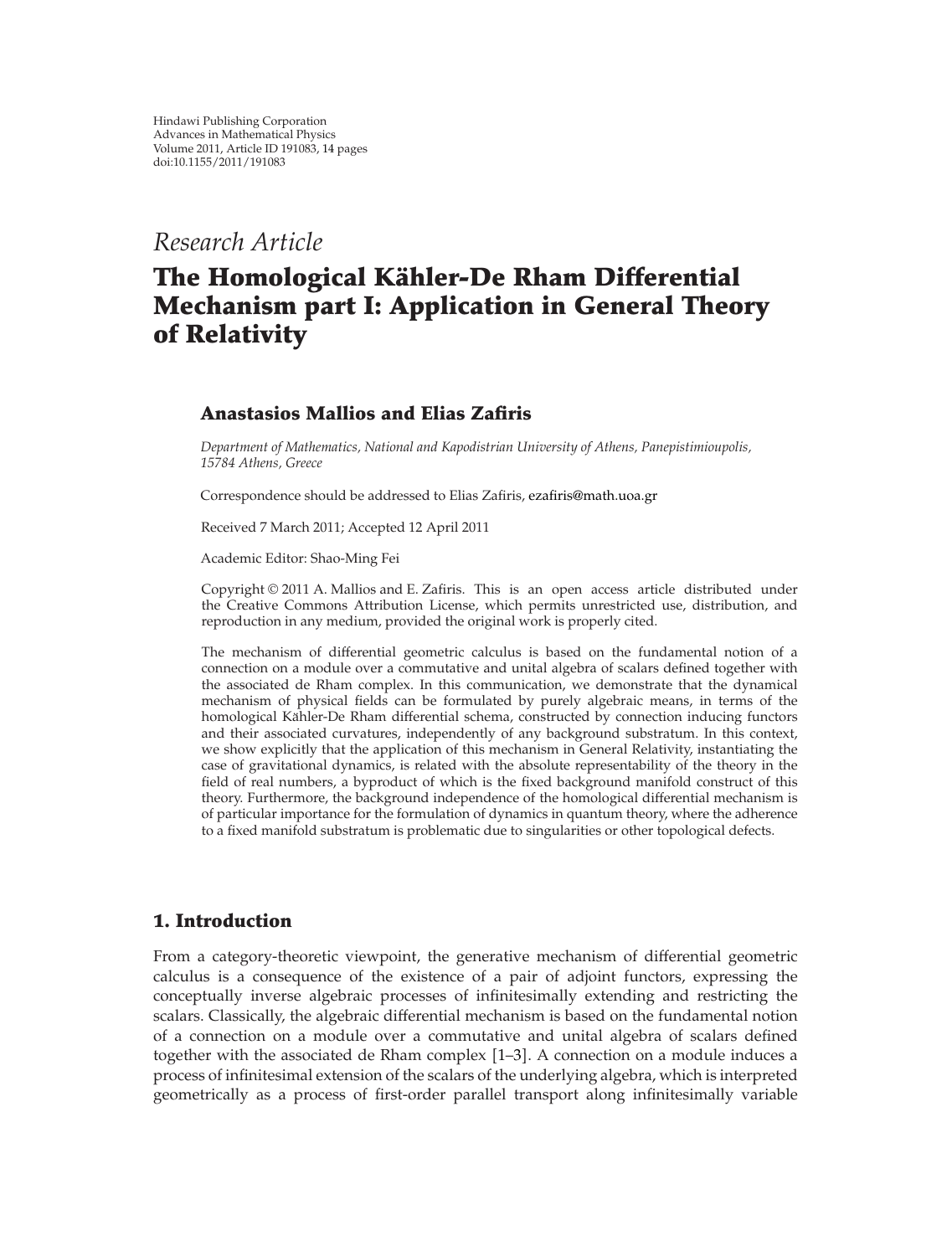paths in the geometric spectrum space of this algebra. The next stage of development of the differential mechanism involves the satisfaction of appropriate global requirements referring to the transition from the infinitesimal to the global level. These requirements are of a homological nature and characterize the integrability property of the variation process induced by a connection. Moreover, they are properly addressed by the construction of the De Rham complex associated to an integrable connection. The nonintegrability of a connection is characterized by the notion of curvature bearing the semantics of observable disturbances to the process of cohomologically unobstructed variation induced by the corresponding connection.

It is instructive to emphasize that the conceptualization of the classical differential mechanism along these lines does not presuppose the existence of an underlying differential manifold. This observation is particularly important because it provides the possibility of abstracting in functorial terms both the definition of a connection and the associated De Rham complex as well.

The above are of particular significance in relation to current research in theoretical physics devoted to the construction of a tenable quantum theory of gravity, conceived as an extensive unifying framework of both General Relativity and Quantum Theory [4–14]. It has been generally argued that these fundamental physical theories are based on incompatible conceptual and mathematical foundations. In this sense, the task of their reconciliation in a unifying framework, which respects the constraints posed by both theories, requires a radical revision, or at least a careful rethinking, of our current understanding of the basic notions, such as the conception of spacetime, physical fields, localization, observables, and dynamics.

In this communication, we would like to draw attention to these issues from the algebraic, categorical, and sheaf-theoretic perspective of modern mathematics [1, 2, 15–20]. An initial motivation regarding the relevance of the categorical viewpoint originates from the realization that both of our fundamental theories can be characterized in general terms as special instances of the replacement of the constant by the variable. The semantics of this transition, for both General Relativity and Quantum Theory, may be incorporated in an algebraic sheaf-theoretic homological framework, that hopefully provides the crucial pointers for the schematism of the essential concepts needed for the intelligibility of dynamics in the quantum regime, respecting the normative requirements of these theories. Epigrammatically, it is instructive to remark that, in the case of General Relativity, this process takes place through the rejection of the fixed kinematical structure of spacetime, by making the metric into a dynamical object determined solely by the solution of Einstein's field equations. In the case of Quantum Theory, the process of replacement of the constant by the variable, is signified by the imposition of Heisenberg's uncertainty relations, that determines the limits for simultaneous measurements of certain pairs of complementary physical properties, like position and momentum. From a mathematical point of view, the general process of semantic transition from constant to variable structures is being effectuated by passing to appropriate categories of presheaves or sheaves, conceived as categorical universes of variable sets, whose variation is being considered over generalized localization domains. Thus, there exists the possibility of comprehending uniformly the difference in the distinct instances of replacement of the constant by the variable, as they are explicated in the concrete cases of General Relativity and Quantum Theory, respectively, by employing different sheaf-theoretic universes, corresponding to the particular localization properties of observables in each theory. Of course, this strategy would be fruitful in a unifying perspective, if we managed to disassociate the dependence of dynamics in the regime of each theory from any fixed background spatiotemporal reference. Equivalently stated, the dynamical mechanism should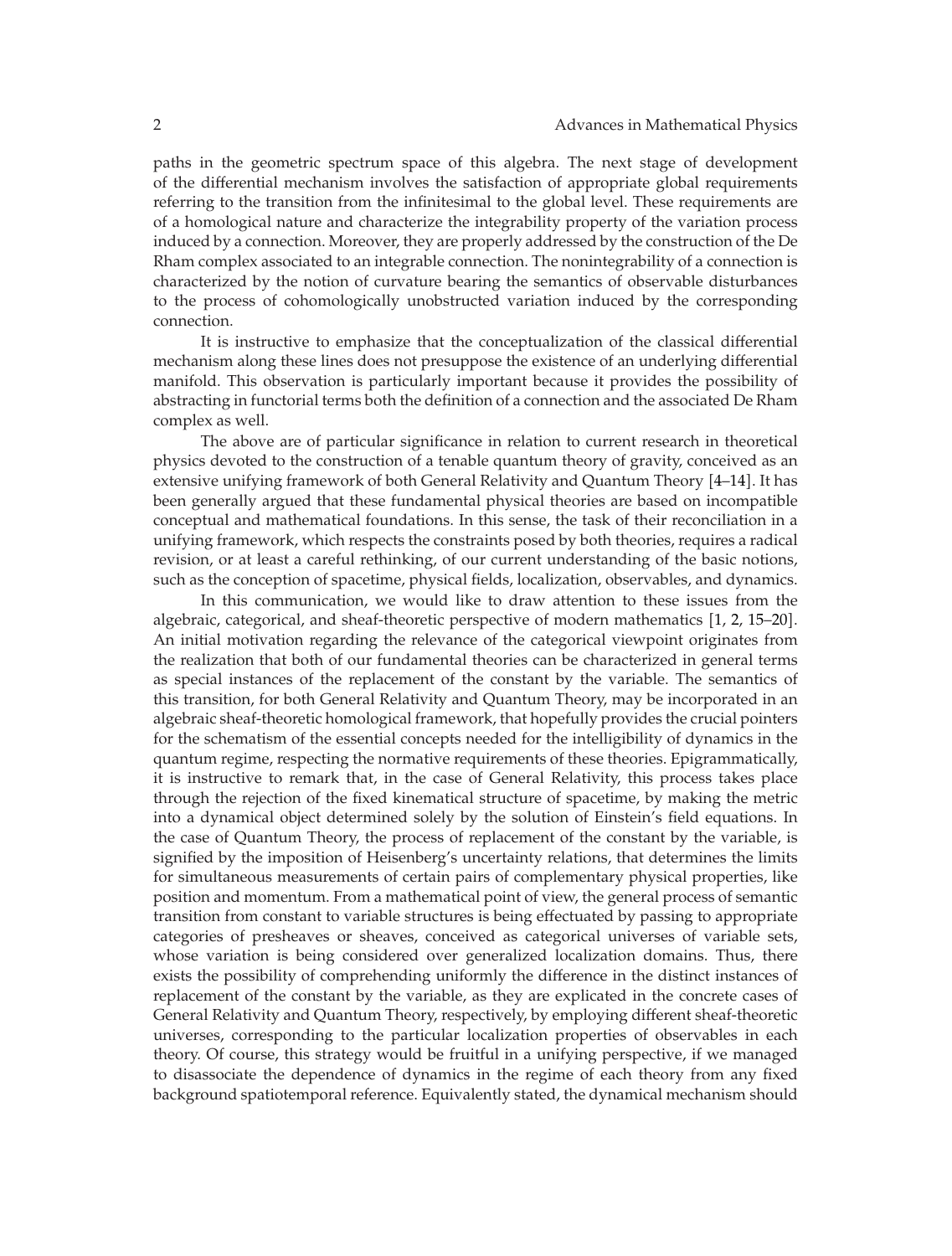be ideally formulated functorially and purely algebraically. The benefit of such a formulation has to do with the fact that, because of its functoriality, it can be algebraically forced uniformly inside the appropriate localization environments of the above theories. Thus, both of these theories can be treated homogenously regarding their dynamical mechanism, whereas, their difference can be traced to the distinctive localization properties of the observables employed in each case. In particular, the functorial representation of general relativistic gravitational dynamics induces a reformulation of the issue of quantization as a problem of selection of an appropriate sheaf-theoretic localization environment, in accordance with the behavior of observables in that regime, that effectuates the difference in the semantic interpretation of the dynamical machinery corresponding to the transition from the classical to the quantum case. In this work, we demonstrate that such an algebraic dynamical mechanism can be actually constructed using methods of homological algebra. In this context, we show explicitly that the application of this mechanism in General Relativity, instantiating the case of gravitational dynamics, is related with the absolute representability of the theory in the field of real numbers, a byproduct of which is the fixed background manifold construct of this theory. In a subsequent paper, we are going to explain the applicability of the homological Kähler-De Rham differential mechanism to the problem of formulating dynamics in the quantum regime, according to the preceding remarks, by using the methodology of sheaf-theoretic localization of quantum observable algebras.

A basic nucleus of ideas, technical methods and results related with this program has been already communicated in [21], see also [22, 23]. The general conceptual and technical aspects of the framework of sheaf-theoretic differential geometry have been presented in 3. It is instructive to mention that the first explicit suggestion of approaching the problem of quantization of gravitational dynamics along sheaf-theoretic lines has appeared in the literature in  $[24, 25]$ .

### **2. Algebraic Generation of Dynamics in General Relativity**

The basic conceptual and technical issue pertaining to the current research attempts towards the construction of a tenable theory of gravitational interactions in the quantum regime, refers to the problem of independence of this theory from a fixed spacetime manifold substratum. In relation to this problem, we demonstrate the existence and functionality of an algebraic mechanism of modeling general relativistic dynamics functorially, constructed by means of connection inducing functors and their associated curvatures, the latter being, also, as a consequence, independent of any background substratum.

The basic defining feature of General Relativity, in contradistinction to Newtonian classical theory, as well as Special Relativity, is the abolishment of any fixed preexisting kinematical framework by means of dynamicalization of the metric tensor. This essentially means that the geometrical relations defined on a four dimensional smooth manifold, making it into a spacetime, become variable. Moreover, they are constituted dynamically by the gravitation field, as well as other fields from which matter can be derived, by means of Einstein's field equations, through the imposition of a compatibility requirement relating the metric tensor, which represents the spacetime geometry, with the affine connection, which represents the gravitational field. The dynamic variability of the geometrical structure on the spacetime manifold constitutes the means of dynamicalization of geometry in the descriptive terms of General Relativity, formulated in terms of the differential geometric framework on smooth manifolds. The intelligibility of the framework is enriched by the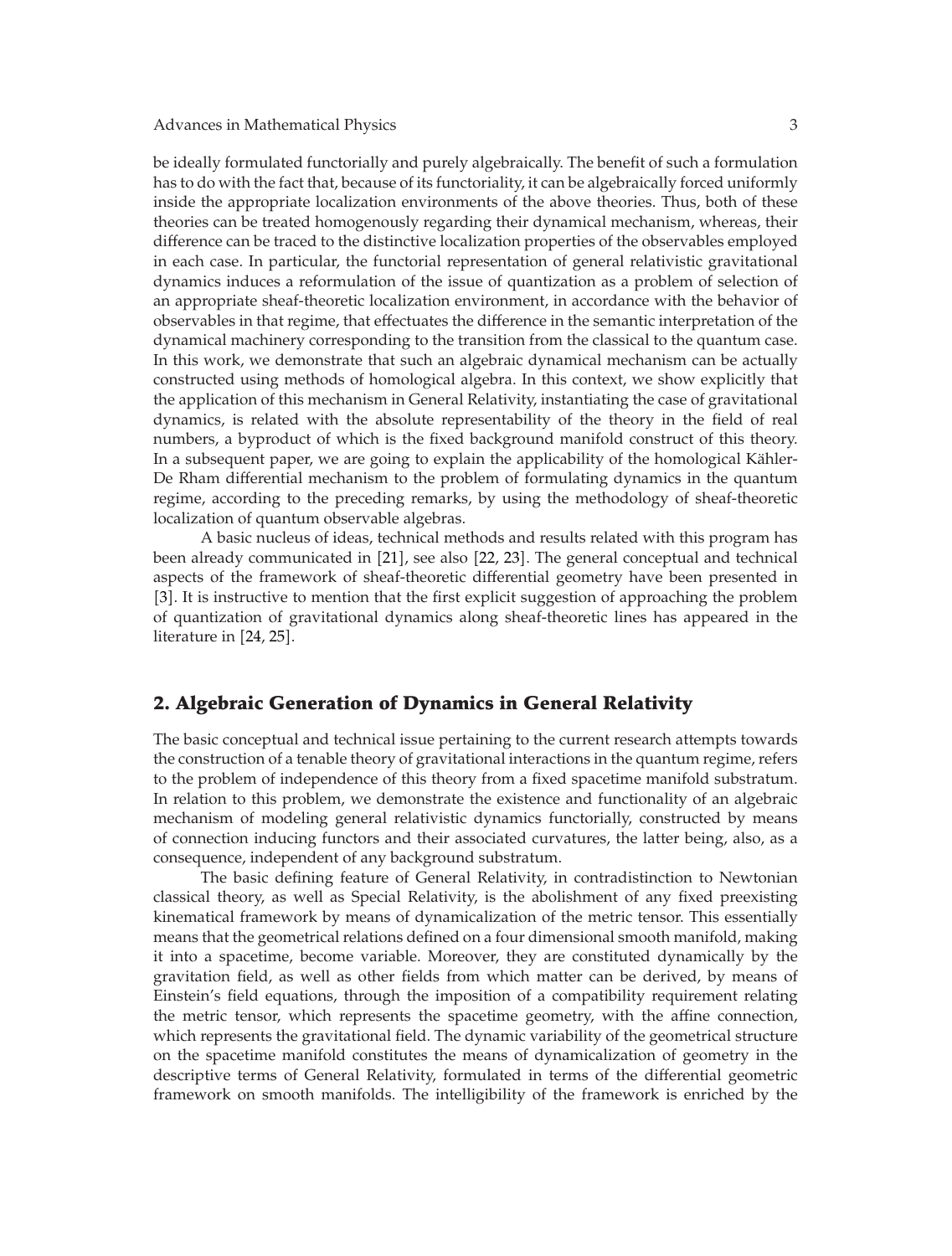imposition of the principle of general covariance of the field equations under arbitrary coordinate transformations of the points of the manifold preserving the differential structure, identified as the group of manifold diffeomorphisms. As an immediate consequence, the points of the manifold lose any intrinsic physical meaning, in the sense that, they are not dynamically localizable entities in the theory. Most importantly, manifold points assume an indirect reference as indicators of spacetime events only after the dynamical specification of geometrical relations among them, as particular solutions of the generally covariant field equations. From an algebraic viewpoint [1], a real differential manifold M can be recovered completely from the  $\mathcal{R}$ -algebra  $C^{\infty}(M)$  of smooth real-valued functions on it, and, in particular, the points of *M* may be recovered from the algebra  $C^{\infty}(M)$  as the algebra morphisms  $C^{\infty}(M) \to \mathcal{R}$ .

In this sense, manifold points constitute the  $\mathcal{R}$ -spectrum of  $\mathcal{C}^{\infty}(M)$ , being isomorphic with the maximal ideals of this algebra. Notice that the  $\mathcal{R}$ -algebra  $\mathcal{C}^{\infty}(M)$  is a commutative algebra that contains the field of real numbers  $R$  as a distinguished subalgebra. This particular specification incorporates the physical assumption that our form of observation is being represented globally by evaluations in the field of real numbers. In the setting of General Relativity, the form of observation is being coordinatized by means of a commutative unital algebra of scalar coefficients, called an algebra of observables, identified as the R-algebra of smooth real-valued functions  $C^{\infty}(M)$ . Hence, the background substratum of the theory remains fixed as the R-spectrum of the coefficient algebra of scalars of that theory, and, consequently, the points of the manifold *M*, although not dynamically localizable degrees of freedom of General Relativity, are precisely the semantic information carriers of an absolute representability principle, formulated in terms of global evaluations of the algebra of observables in the field of real numbers. Of course, at the level of the  $\mathcal{R}$ -spectrum of  $\mathcal{C}^{\infty}(M)$ , the only observables are the smooth functions evaluated over the points of *M*. In physical terminology, the introduction of new observables is conceived as the result of interactions caused by the presence of a physical field, identified with the gravitational field in the context of General Relativity.

Algebraically, the process of extending the form of observation with respect to the algebra of scalars we have started with, that is  $\mathcal{A} = C^{\infty}(M)$ , due to field interactions, is described by means of a fibering, defined as an injective morphism of R-algebras *ι* : A → B. Thus, the  $\mathcal R$ -algebra  $\mathcal B$  is considered as a module over the algebra  $\mathcal A$ . A section of the fibering  $\iota : \mathcal{A} \hookrightarrow \mathcal{B}$ , is represented by a morphism of  $\mathcal{R}$ -algebras  $s : \mathcal{B} \to \mathcal{A}$ , left inverse to *ι*, that is  $\iota \circ s = id_B$ . The fundamental extension of scalars of the R-algebra  $\mathcal A$  is obtained by tensoring  $\mathcal A$ with itself over the distinguished subalgebra of the reals, that is *ι* : *4* →  $\mathcal{A} \otimes_R \mathcal{A}$ . Trivial cases of scalars extensions, in fact isomorphic to  $\mathcal{A}$ , induced by the fundamental one, are obtained by tensoring  $\mathcal A$  with  $R$  from both sides, that is  $\iota_1 : \mathcal A \hookrightarrow \mathcal A \otimes_R R$ ,  $\iota_2 : \mathcal A \hookrightarrow R \otimes_R \mathcal A$ .

The basic idea of Riemann that has been incorporated in the context of General Relativity is that geometry should be built from the infinitesimal to the global. Geometry in this context is understood in terms of metric structures that can be defined on differential manifolds. If we adopt the algebraic/physical viewpoint, geometry as a result of interactions, requires the extension of scalars of the algebra  $A$  by infinitesimal quantities, defined as a fibration

$$
d_*: \mathcal{A} \hookrightarrow \mathcal{A} \oplus \mathbf{M} \cdot \mathcal{e},
$$
  

$$
f \longmapsto f + d_*(f) \cdot \mathcal{e},
$$
 (2.1)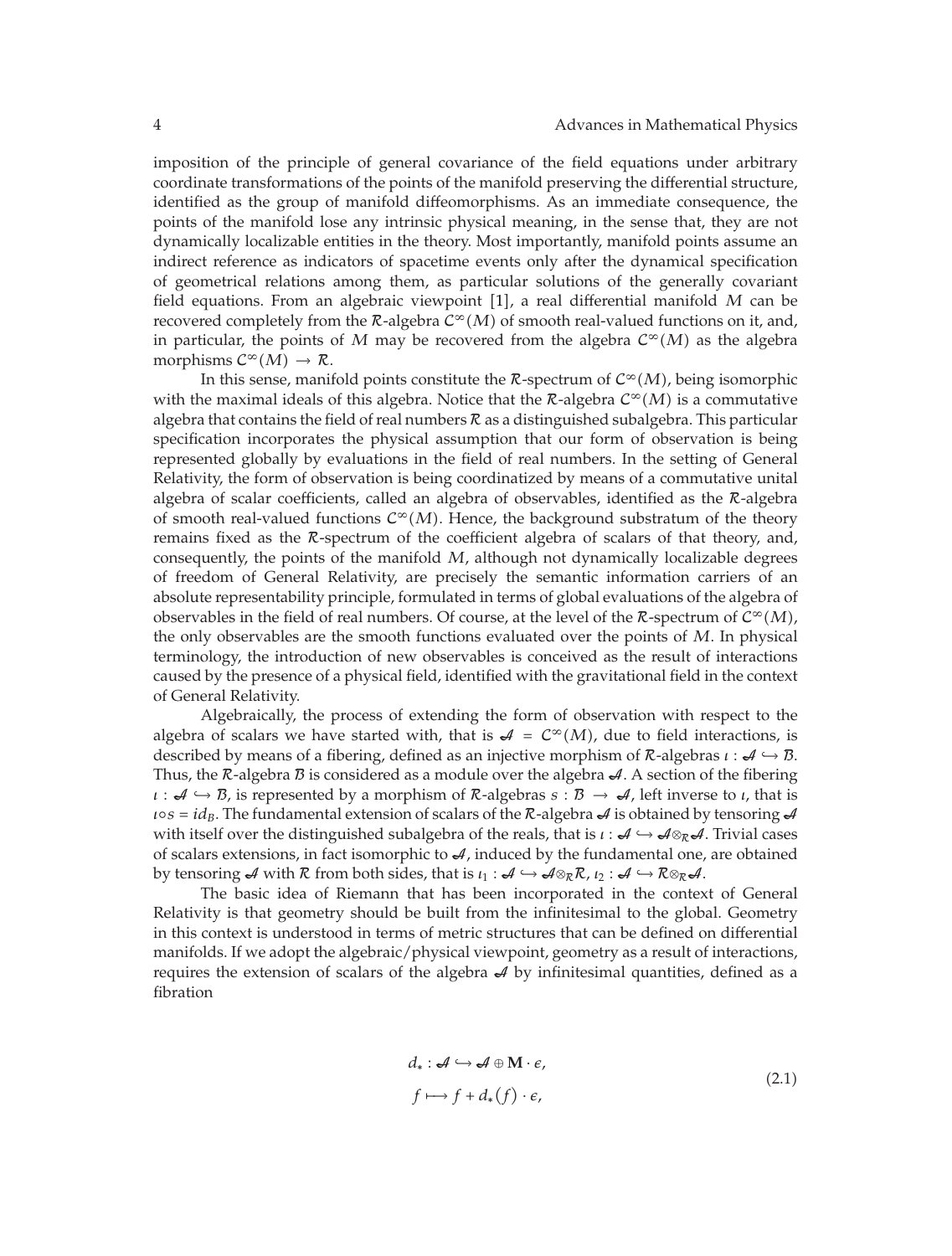where  $d_*(f) = idf$  is considered as the infinitesimal part of the extended scalar, and  $\epsilon$  the infinitesimal unit obeying  $\epsilon^2 = 0$  [21]. The algebra of infinitesimally extended scalars [ $\mathcal{A} \oplus \mathcal{A}$  $M \cdot \epsilon$  is called the algebra of dual numbers over  $\mathcal{A}$  with coefficients in the  $\mathcal{A}$ -module M. It is immediate to see that the algebra  $\mathcal{A} \oplus \mathbf{M} \cdot \epsilon$ , as an abelian group is just the direct sum  $\mathcal{A} \oplus \mathbf{M}$ , whereas, the multiplication is defined by

$$
(f + df \cdot \epsilon) \bullet (f' + df' \cdot \epsilon) = f \cdot f' + (f \cdot df' + f' \cdot df) \cdot \epsilon.
$$
 (2.2)

Note that, we further require that the composition of the augmentation  $\left[\mathcal{A} \oplus \mathbf{M} \cdot \mathbf{e}\right] \to \mathcal{A}$ , with *d*<sup>∗</sup> is the identity. Equivalently, the above fibration can be formulated as a derivation [26], that is as an additive morphism:

$$
d: \mathcal{A} \longrightarrow \mathbf{M} \tag{2.3}
$$

which satisfies the Leibniz rule, that is,

$$
d(f \cdot g) = f \cdot dg + g \cdot df. \tag{2.4}
$$

Since the formal symbols of differentials  $\{df, f \in \mathcal{A}\}\)$ , are reserved for the universal derivation, the  $\mathcal{A}$ -module **M** is identified as the free  $\mathcal{A}$ -module  $\Omega^1(\mathcal{A}) \equiv \Omega(\mathcal{A}) \equiv \Omega$  of 1forms generated by these formal symbols, modulo the Leibniz constraint, where the scalars of the distinguished subalgebra  $R$ , that is the real numbers, are treated as constants.

In this purely algebraic context, the fundamental insight of Kähler has been that the free  $\mathcal{A}$ -module  $\Omega$  can be constructed explicitly from the fundamental form of scalars extension of  $\mathcal{A}$ , that is  $\iota : \mathcal{A} \hookrightarrow \mathcal{A} \otimes_{\mathcal{R}} \mathcal{A}$  by considering the morphism:

$$
\mu: \mathcal{A} \otimes_{\mathcal{R}} \mathcal{A} \longrightarrow \mathcal{A},
$$
\n
$$
\sum_{i} f_i \otimes g_i \longmapsto \sum_{i} f_i \cdot g_i.
$$
\n(2.5)

Then, by taking the kernel of this morphism of algebras, that is, the ideal:

$$
\mathbf{I} = \mathbf{Ker}\mu = \{ \theta \in \mathcal{A} \otimes_{\mathcal{R}} \mathcal{A} : \mu(\theta) = 0 \} \subset \mathcal{A} \otimes_{\mathcal{R}} \mathcal{A}
$$
 (2.6)

it can be proved that the morphism of  $\mathcal{A}$ -modules:

$$
\Sigma: \Omega \longrightarrow \frac{I}{I^2},
$$
  
df  $\longmapsto 1 \otimes f - f \otimes 1$  (2.7)

is an isomorphism.

In order to show this, we notice that the fractional object  $I/I<sup>2</sup>$  has an  $A$ -module structure defined by:

$$
f \cdot (f_1 \otimes f_2) = (f \cdot f_1) \otimes f_2 = f_1 \otimes (f \cdot f_2). \tag{2.8}
$$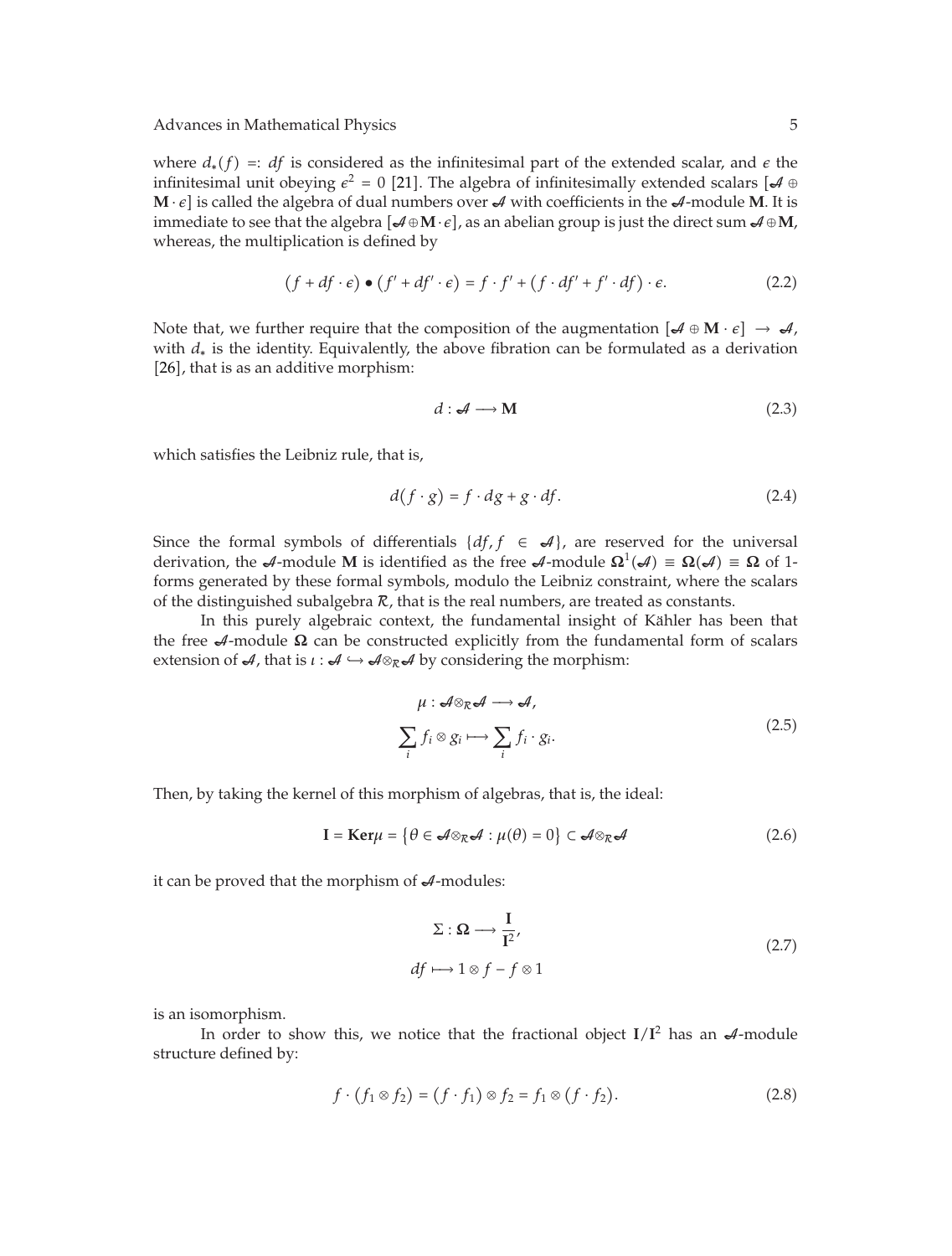for  $f_1 \otimes f_2$  ∈ **I**,  $f$  ∈ **A**. We can check that the second equality is true by proving that the difference of  $(f \cdot f_1) \otimes f_2$  and  $f_1 \otimes (f \cdot f_2)$  belonging to **I** is actually an element of **I**<sup>2</sup>, namely, the equality is true modulo  $I^2$ . So we have

$$
(f \cdot f_1) \otimes f_2 - f_1 \otimes (f \cdot f_2) = (f_1 \otimes f_2) \cdot (f \otimes 1 - 1 \otimes f). \tag{2.9}
$$

The first factor of the above product of elements belongs to **I** by assumption, whereas the second factor also belongs to **I**, since we have that

$$
\mu(f \otimes 1 - 1 \otimes f) = 0. \tag{2.10}
$$

Hence, the product of elements above belongs to  $I \cdot I = I^2$ . Consequently, we can define a morphism of  $A$ -modules:

$$
\Sigma: \Omega \longrightarrow \frac{I}{I^2},
$$
  
df  $\longmapsto 1 \otimes f - f \otimes 1.$  (2.11)

Now, we construct the inverse of that morphism as follows: the *A*-module **Ω** can be made an ideal in the algebra of dual numbers over  $\mathcal{A}$ , namely,  $\mathcal{A} \oplus \Omega \cdot \epsilon$ . Moreover, we can define the morphism of algebras:

$$
\mathcal{A} \times \mathcal{A} \longrightarrow \mathcal{A} \oplus \mathbf{\Omega} \cdot \mathbf{\epsilon},
$$
  
(f<sub>1</sub>, f<sub>2</sub>)  $\longmapsto$  f<sub>1</sub> · f<sub>2</sub> + f<sub>1</sub> · df<sub>2</sub> $\mathbf{\epsilon}.$  (2.12)

This is an  $R$ -bilinear morphism of algebras, and thus, it gives rise to a morphism of algebras:

$$
\Theta: \mathcal{A} \otimes_{\mathcal{R}} \mathcal{A} \longrightarrow \mathcal{A} \oplus \Omega \cdot \epsilon. \tag{2.13}
$$

Then, by definition, we have that  $\Theta(I) \subset \Omega$ , and also,  $\Theta(I^2) = 0$ . Hence, there is obviously induced morphism of  $A$ -modules:

$$
\Omega \longleftarrow \frac{I}{I^2} \tag{2.14}
$$

which is the inverse of  $\Sigma$ . Consequently, we conclude that

$$
\Omega \cong \frac{I}{I^2}.\tag{2.15}
$$

Thus, the free  $\mathcal{A}$ -module  $\Omega$  of 1-forms is isomorphic with the free  $\mathcal{A}$ -module  $I/I^2$  of Kähler differentials of the algebra of scalars  $\mathcal A$  over  $\mathcal R$ , conceived as distinguished ideals within the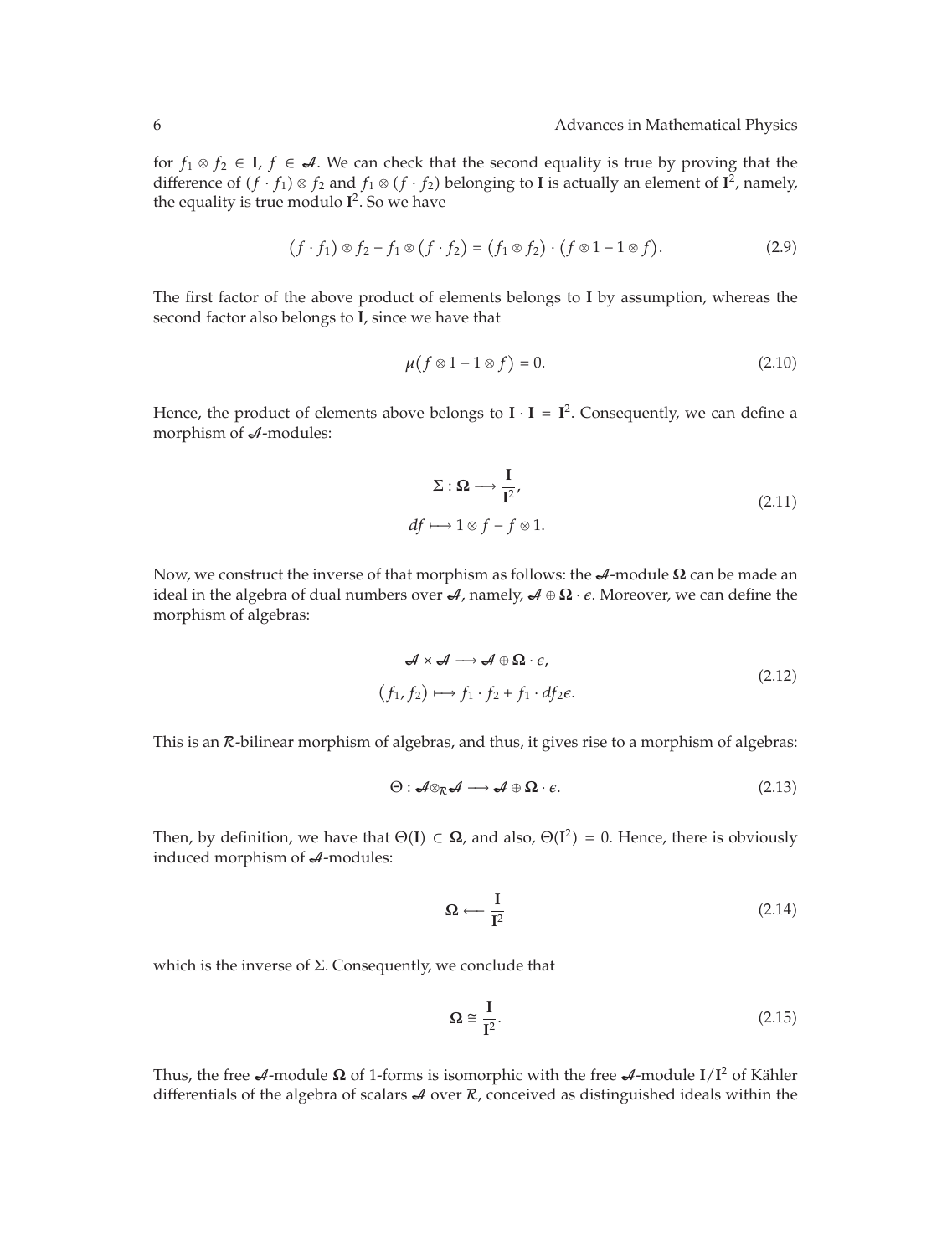algebra of infinitesimally extended scalars  $\mathcal{A} \oplus \mathbf{\Omega} \cdot \epsilon$  due to interaction, according to the following split short exact sequence:

$$
\Omega \hookrightarrow \mathcal{A} \oplus \Omega \cdot \epsilon \twoheadrightarrow \mathcal{A} \tag{2.16}
$$

or equivalently formulated as:

$$
0 \longrightarrow \Omega \longrightarrow \mathcal{A} \otimes_{\mathcal{R}} \mathcal{A} \longrightarrow \mathcal{A}.
$$
 (2.17)

By dualizing, we obtain the dual A-module of **Ω**, that is, **Ξ** : Hom**Ω***,* A. Consequently, we have at our disposal, expressed in terms of infinitesimal scalars extension of the algebra  $\mathcal{A}$ , semantically intertwined with the generation of geometry as a result of interaction, new types of observables related with the incorporation of differentials and their duals, called vectors.

Let us now explain the function of geometry, as related with the infinitesimally extended algebras of scalars defined above, in the context of General Relativity. As we have argued before, the absolute representability principle of this theory, necessitates that our form of observation is semantically equivalent with real numbers representability. This means that all types of observables should possess uniquely defined dual types of observables, such that their representability can be made possible by means of real numbers. This is exactly the role of a geometry induced by a metric *g*. Concretely, a metric structure assigns a unique dual to each observable, by effectuating an isomorphism  $\tilde{g}$  between the  $\mathcal{A}$ -module  $\Omega$  and its dual  $\mathcal{A}$ -module  $\Xi$  = Hom $(\Omega, \mathcal{A})$ , that is,

$$
\tilde{g} : \Omega \longrightarrow \Xi \tag{2.18}
$$

with

$$
\tilde{g} : \Omega \cong \Xi,
$$
  
df  $\longmapsto v_f := \tilde{g}(df).$  (2.19)

Equivalently, a metric *g* stands for an R-valued symmetric bilinear form on **Ω**, that is, *g* **Ω** × **<sup>Ω</sup>** → R, yielding an invertible <sup>R</sup>-linear morphism *<sup>g</sup>* : **<sup>Ω</sup>** <sup>→</sup> **<sup>Ξ</sup>**. Notice that for *df*, *dh* <sup>∈</sup> **<sup>Ω</sup>**, a symmetric bilinear form *g* acts, via  $\tilde{g}$ , on *df* to give an element of the dual  $\tilde{g}(df) \in \Xi$ , which then acts on *dh* to give  $(\tilde{g}(df))(dh) = (\tilde{g}(dh))(df)$ , or equivalently,  $v_f(dh) = v_h(df) \in \mathcal{R}$ . Also note that the invertibility of  $\tilde{g}$  amounts to the property of nondegeneracy of  $g$ , meaning that for each  $df \in \Omega$ , there exists  $dh \in \Omega$ , such that  $(\tilde{g}(df))(dh) = v_f(dh) \neq 0$ .

Thus, the functional role of a metric geometry forces the observation of extended scalars, by means of representability in the field of real numbers, and is reciprocally conceived as the result of interactions causing infinitesimal variations in the scalars of the  $\mathcal{R}\text{-algebra }\mathcal{A}.$ 

Before proceeding further, it is instructive at this point to clarify the meaning of a universal derivation, playing a paradigmatic role in the construction of extended algebras of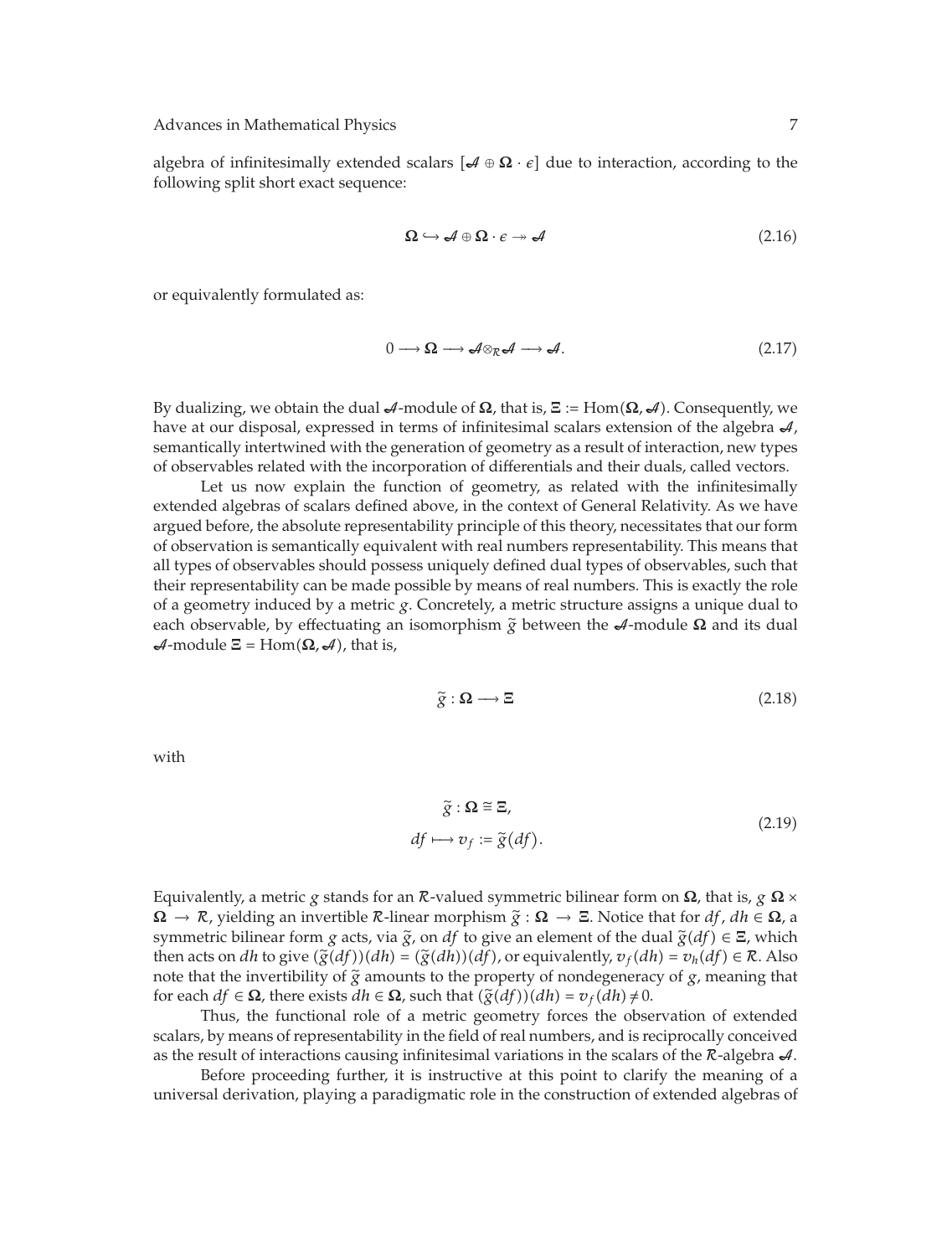scalars as above, in appropriate category-theoretic terms as follows [21]: the covariant functor of left  $\mathcal A$ -modules valued derivations of  $\mathcal A$ :

$$
\overleftarrow{\nabla}_{\mathcal{A}}(-): \mathcal{M}^{(\mathcal{A})} \longrightarrow \mathcal{M}^{(\mathcal{A})},
$$
\n
$$
N \longmapsto \overleftarrow{\nabla}_{\mathcal{A}}(N)
$$
\n(2.20)

is being representable by the left  $\mathcal A$ -module of 1-forms  $\Omega^1(\mathcal A)$  in the category of left  $\mathcal A$ modules  $\mathcal{M}^{(\mathcal{A})}$ , according to the isomorphism:

$$
\overleftarrow{\nabla}_{\mathcal{A}}(N) \cong \text{Hom}_{\mathcal{A}}\left(\Omega^1(\mathcal{A}), N\right). \tag{2.21}
$$

This isomorphism is induced by the derivation  $d:\mathcal{A}\to \mathbf{\Omega}^1(\mathcal{A}).$  Thus,  $\mathbf{\Omega}^1(\mathcal{A})$  is characterized categorically as a universal object in  $\mathcal{M}^{(\mathcal{A})}$ , and the derivation  $d$  :  $\mathcal{A}$   $\rightarrow$   $\Omega^1(\mathcal{A})$  as the universal derivation [21]. Furthermore, we can define algebraically, for each  $n \in N$ ,  $n \ge 2$ , the *n*-fold exterior product

$$
\Omega^n(\mathcal{A}) = \bigwedge^n \Omega^1(\mathcal{A}),\tag{2.22}
$$

where  $\Omega(\mathcal{A}) := \Omega^1(\mathcal{A})$ ,  $\mathcal{A} := \Omega^0(\mathcal{A})$ , and finally show analogously that the left  $\mathcal{A}$ -modules of *n*-forms  $\Omega^n(\mathcal{A})$  in  $\mathcal{M}^{(\mathcal{A})}$  are representable objects in  $\mathcal{M}^{(\mathcal{A})}$  of the covariant functor of left *A*-modules valued *n*-derivations of *A*, denoted by  $\overleftrightarrow{\nabla}^n_{\mathcal{A}}(-)$ :  $\mathcal{M}^{(\mathcal{A})} \to \mathcal{M}^{(\mathcal{A})}$ . We conclude that, all infinitesimally extended algebras of scalars that have been constructed from  $A$  by fibrations, presented equivalently as derivations, are representable as left  $\mathcal{A}$ -modules of *n*forms  $\Omega^n(\mathcal{A})$  in the category of left  $\mathcal{A}$ -modules  $\mathcal{M}^{(\mathcal{A})}$ .

We emphasize that the physical intelligibility of the algebraic differential mechanism is based on the conception that infinitesimal variations in the scalars of  $\mathcal A$  are caused by interactions, meaning that they are being effectuated by the presence of a physical field, identified as the gravitational field in the context of General Relativity. Thus, it is necessary to establish a purely algebraic representation of the notion of physical field and explain the functional role it assumes for the interpretation of the theory.

## **3. Functorial Representation of the Gravitational Field**

The key idea serving the purpose of modeling the notion of the gravitational field in General Relativity algebraically amounts to expressing the process of infinitesimal scalars extension in functorial terms, and by anticipation, identifies the functor of infinitesimal scalars extension due to gravitational interaction with the physical field that causes it.

Regarding the first step of this strategy, we clarify that the general process of scalars extension from an algebra  $S$  to an algebra  $\tilde{\tau}$  is represented functorially by means of the functor of scalars extension, from  $S$  to  $\zeta$  as follows:

$$
\operatorname{Ext}^{S} \mathcal{L} := [-]\otimes_{S} \mathcal{L} : \mathcal{M}^{(S)} \longrightarrow \mathcal{M}^{(\mathcal{L})},
$$
  
 
$$
\mathcal{E} \longmapsto \mathcal{L} \otimes_{S} \mathcal{E}.
$$
 (3.1)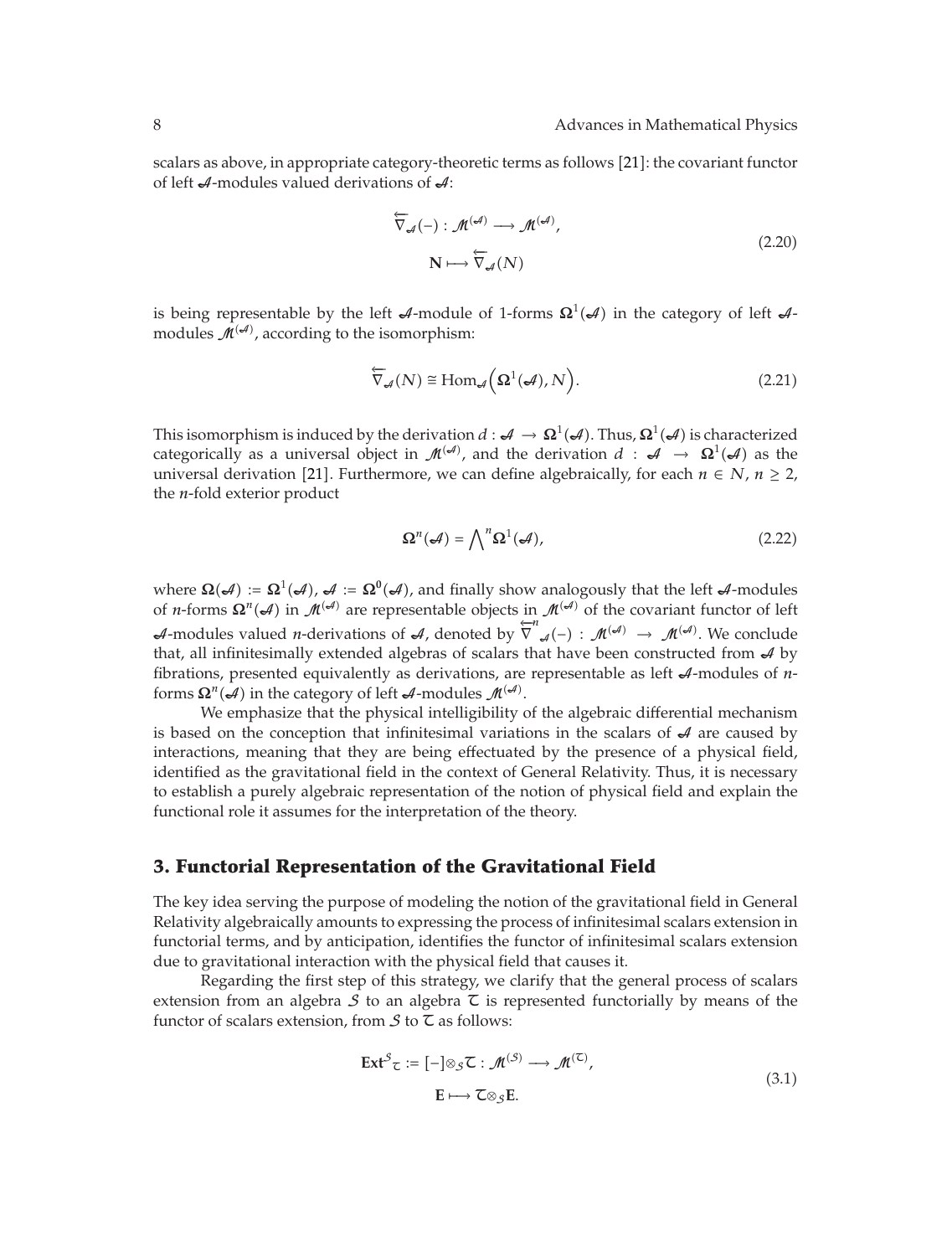The functor  $\text{Ext}^{\mathcal{S}}$  is called the extension of scalars functor from the category of  $\mathcal{S}\text{-modules}$  to the category of  $\tau$ -modules. Furthermore, the algebraic functorial processes of restriction and extension of scalars are conceptually inverse, namely, given a morphism of commutative and unital algebras of scalars  $S \rightarrow \mathbb{Z}$ , and there exists a categorical adjunction

$$
\mathbf{L} : \mathcal{M}^{(\mathcal{S})} \rightleftarrows \mathcal{M}^{(\mathsf{C})} : \mathbf{R},\tag{3.2}
$$

where  $\text{Ext}^{\mathcal{S}}_{\mathcal{I}} := L$  is left adjoint to  $\text{Res}^{\mathcal{I}}_{\mathcal{S}} := \mathbf{R}.$ 

The second step involves the application of the functorial algebraic procedure for the case admitting the identifications  $S = \mathcal{A}$ ,  $\mathcal{I} = [\mathcal{A} \oplus \Omega^1(\mathcal{A}) \cdot \epsilon]$  corresponding to infinitesimal scalars extension. Consequently, the physical field as the causal agent of interactions admits a purely algebraic description as the functor of infinitesimal scalars extension, called a connection-inducing functor:

$$
\widehat{\nabla} : \mathcal{M}^{(\mathcal{A})} \longrightarrow \mathcal{M}^{(\mathcal{A} \oplus \Omega^1(\mathcal{A}) \cdot \epsilon)},
$$
\n
$$
\mathbf{E} \longmapsto \left[ \mathcal{A} \oplus \Omega^1(\mathcal{A}) \cdot \epsilon \right] \otimes_{\mathcal{A}} \mathbf{E}.
$$
\n(3.3)

Thus, the effect of the action of the physical field on the vectors of the left  $\mathcal{A}$ -module **E** can be expressed by means of the following morphism of left  $\mathcal{A}$ -modules:

$$
\nabla^*_{\mathbf{E}} : \mathbf{E} \longrightarrow \mathbf{E} \oplus \left[ \Omega^1(\mathcal{A}) \otimes_{\mathcal{A}} \mathbf{E} \right] \cdot \epsilon. \tag{3.4}
$$

The irreducible amount of information incorporated in the above morphism can be, equivalently, expressed as a connection on **E**, namely, as an *R*-linear morphism of  $\mathcal{A}$ -modules  $[3]$ :

$$
\nabla_{\mathbf{E}} : \mathbf{E} \longrightarrow \mathbf{\Omega}^1(\mathcal{A}) \otimes_{\mathcal{A}} \mathbf{E} = \mathbf{E} \otimes_{\mathcal{A}} \mathbf{\Omega}^1(\mathcal{A}) = \mathbf{\Omega}^1(\mathbf{E}) \tag{3.5}
$$

such that, the following Leibniz type constraint is satisfied:

$$
\nabla_{\mathbf{E}}(f \cdot v) = f \cdot \nabla_{\mathbf{E}}(v) + df \otimes v \tag{3.6}
$$

for all  $f \in \mathcal{A}, v \in E$ .

In the context of General Relativity, the absolute representability principle over the field of real numbers necessitates as we have explained above the existence of uniquely defined duals of observables. Thus, the gravitational field is identified with a linear connection on the  $\mathcal{A}$ -module  $\Xi = \text{Hom}(\Omega, \mathcal{A})$ , being isomorphic with  $\Omega^1$ , by means of a metric

$$
\tilde{g} : \Omega^1 \simeq \Xi = \Omega^{1^*} \tag{3.7}
$$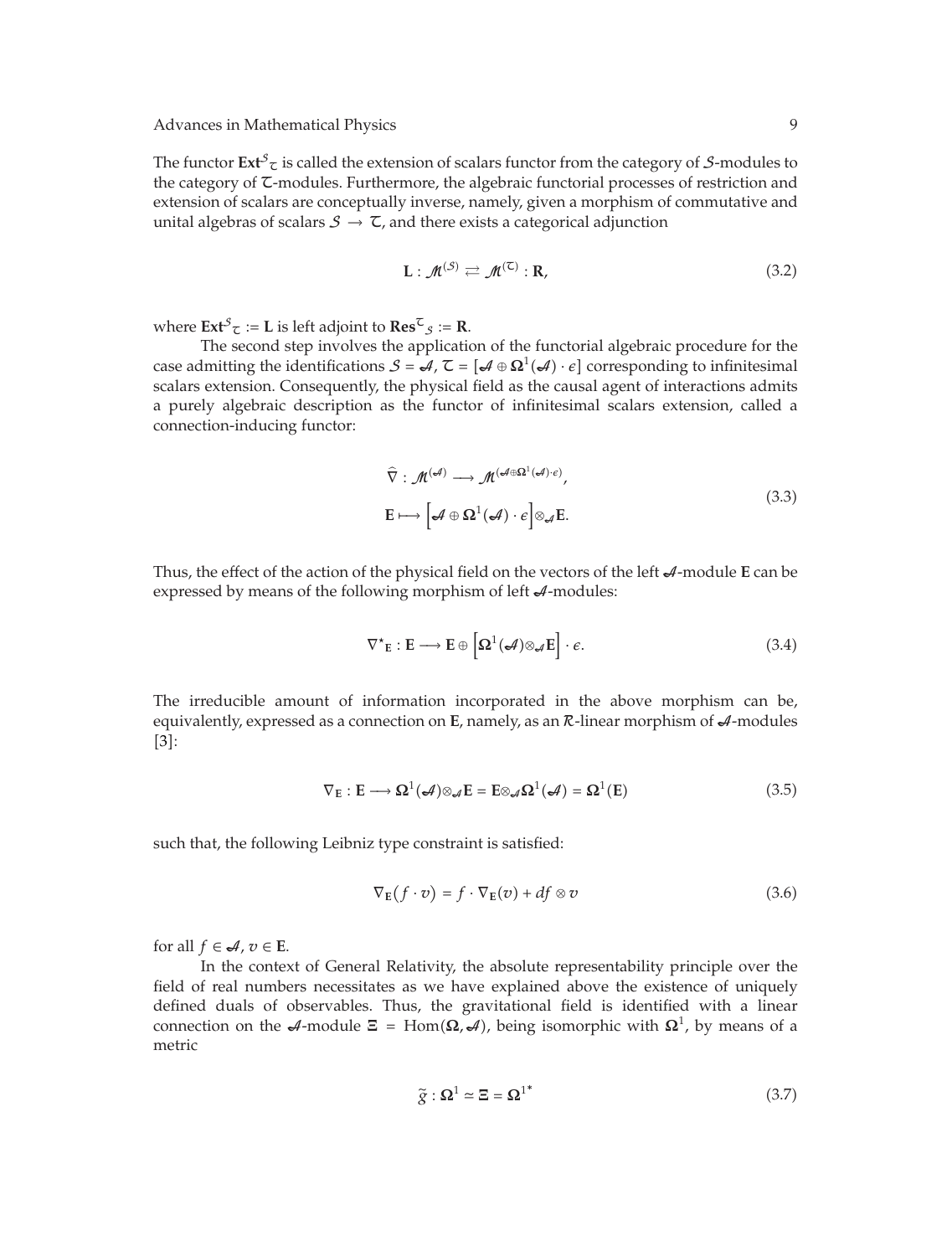and consequently, it may be represented by the pair Ξ*,* ∇**Ξ**. The metric compatibility of the connection required by the theory is simply expressed as:

$$
\nabla_{\text{Hom}_{\mathcal{A}}(\Xi,\Xi^*)}(\tilde{g}) = 0. \tag{3.8}
$$

It is instructive to emphasize that the functorial conception of physical fields in general, according to the proposed schema, based on the notion of causal agents of infinitesimal scalars extension, does not depend on any restrictive representability principle, like the absolute representability principle over the real numbers, imposed by General Relativity. Consequently, the meaning of functoriality implies covariance with respect to representability, and thus, covariance with respect to generalized geometric realizations. In the same vein of ideas, the reader has already noticed that all the algebraic arguments refer, on purpose, to a general observable algebra  $\mathcal{A}$ , that has been identified with the  $\mathcal{R}$ -algebra  $C^{\infty}(M)$  in the model case of General Relativity. Of course, the functorial mechanism of understanding the notion of interaction should not depend on the observable algebras used for the particular manifestations of it, thus, the only actual requirement for the intelligibility of functoriality of interactions by means of physical fields rests on the algebra-theoretic specification of what we characterize structures of observables. Put differently, the functorial coordinatization of the universal mechanism of encoding physical interactions in terms of observables, by means of causal agents, namely, physical fields effectuating infinitesimal scalars extension, should respect the algebra-theoretic structure.

#### **4. The Algebraic De Rham Complex and the Role of Curvature**

The next stage of development of the algebraic schema of comprehending the mechanism of dynamics involves the satisfaction of appropriate global constraints that impose consistency requirements referring to the extension from the infinitesimal to the global. These requirements are homological and characterize the integrability property of the variation process induced by a connection. Moreover, they are properly addressed by the construction of the De Rham complex associated to an integrable connection. For this purpose, it is necessary to review briefly the mathematical construction of algebraic de Rham complexes [1–3, 17]. In parallel, we provide the corresponding dynamical physical interpretation.

We start by reminding the algebraic construction, for each  $n \in N$ ,  $n \ge 2$ , of the *n*-fold exterior product as follows:  $\Omega^n(\mathcal{A}) = \bigwedge^n \Omega^1(\mathcal{A})$ , where  $\Omega(\mathcal{A}) := \Omega^1(\mathcal{A})$ ,  $\mathcal{A} := \Omega^0(\mathcal{A})$ . We notice that there exists an  $R$ -linear morphism:

$$
d^n: \Omega^n(\mathcal{A}) \longrightarrow \Omega^{n+1}(\mathcal{A})
$$
\n(4.1)

for all  $n \geq 0$ , such that  $d^0 = d$ . Let  $\omega \in \Omega^n(\mathcal{A})$ , then  $\omega$  has the form:

$$
\omega = \sum f_i \Big( dl_{i1} \bigwedge \cdots \bigwedge dl_{in} \Big) \tag{4.2}
$$

with  $f_i$ ,  $l_{ij}$ , ∈  $\mathcal{A}$  for all integers *i*, *j*. Further, we define

$$
d^n(\omega) = \sum df_i \bigwedge dl_{i1} \bigwedge \cdots \bigwedge dl_{in}.\tag{4.3}
$$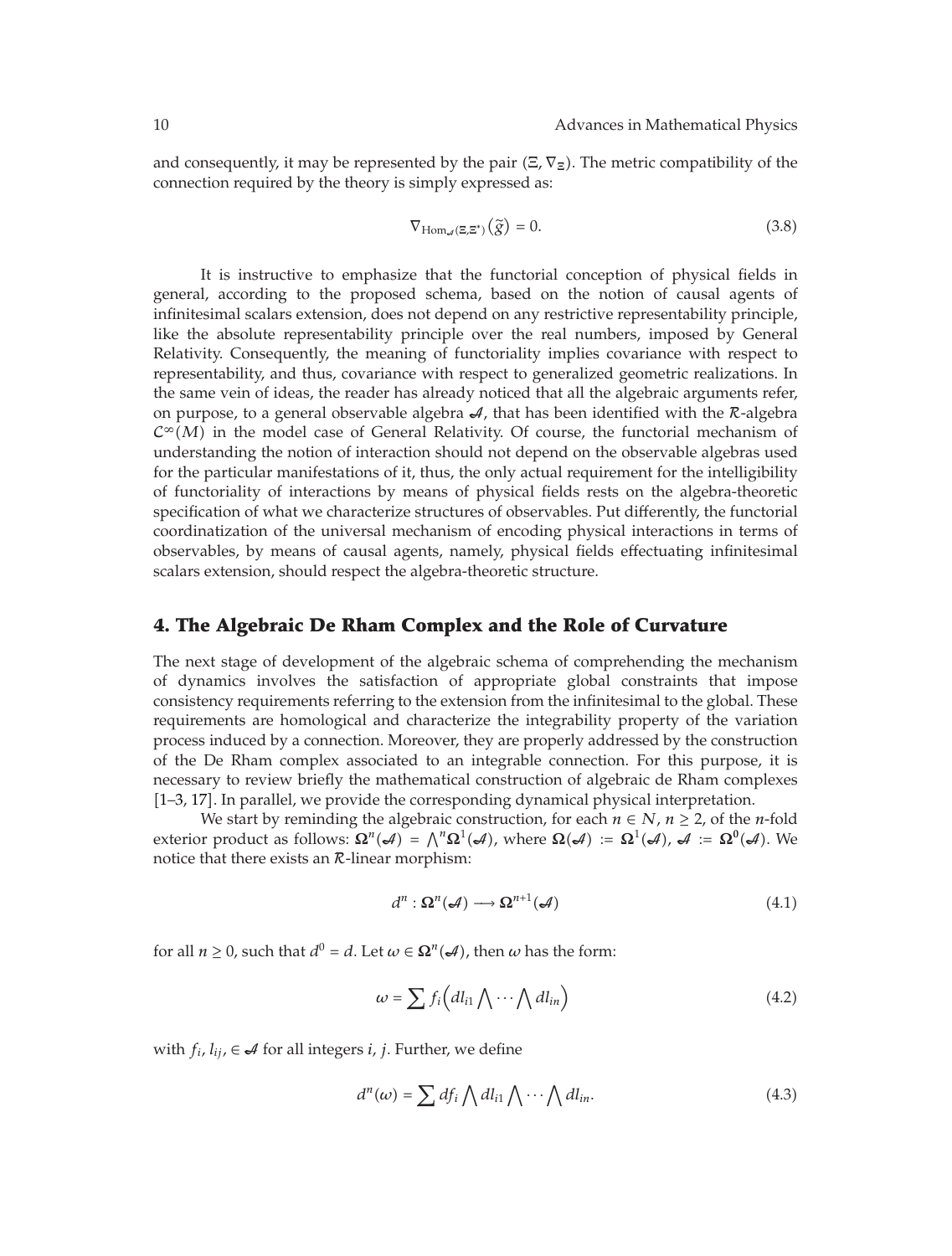Advances in Mathematical Physics 11 and 2012 11 and 2012 11 and 2012 11 and 2012 11 and 2012 11 and 2012 11 and 2012 11 and 2012 11 and 2012 11 and 2012 11 and 2012 11 and 2012 11 and 2012 11 and 2012 11 and 2012 11 and 20

Then, we can easily see that the resulting sequence of  $R$ -linear morphisms,

$$
\mathcal{A} \longrightarrow \Omega^1(\mathcal{A}) \longrightarrow \cdots \longrightarrow \Omega^n(\mathcal{A}) \longrightarrow \cdots,
$$
\n(4.4)

is a complex of  $\mathcal R$ -vector spaces, called the algebraic de Rham complex of  $\mathcal A$ . The notion of complex means that the composition of two consecutive  $R$ -linear morphisms vanishes, that is  $d^{n+1} \circ d^n = 0$ , simplified symbolically as:

$$
d^2 = 0.\tag{4.5}
$$

If we assume that  $(E, \nabla_E)$  is an interaction field, defined by a connection  $\nabla_E$  on the  $\mathcal{A}$ -module **E**, then  $\nabla$ <sub>**E**</sub> induces a sequence of  $\mathcal{R}$ -linear morphisms:

$$
\mathbf{E} \longrightarrow \mathbf{\Omega}^1(\mathcal{A}) \otimes_{\mathcal{A}} \mathbf{E} \longrightarrow \cdots \longrightarrow \mathbf{\Omega}^n(\mathcal{A}) \otimes_{\mathcal{A}} \mathbf{E} \longrightarrow \cdots \tag{4.6}
$$

or equivalently:

$$
E \longrightarrow \Omega^1(E) \longrightarrow \cdots \longrightarrow \Omega^n(E) \longrightarrow \cdots,
$$
\n(4.7)

where the morphism

$$
\nabla^n : \Omega^n(\mathcal{A}) \otimes_{\mathcal{A}} \mathbf{E} \longrightarrow \Omega^{n+1}(\mathcal{A}) \otimes_{\mathcal{A}} \mathbf{E}
$$
 (4.8)

is given by the formula

$$
\nabla^{n}(\omega \otimes v) = d^{n}(\omega) \otimes v + (-1)^{n} \omega \wedge \nabla(v)
$$
\n(4.9)

for all  $\omega \in \Omega^n(\mathcal{A})$ ,  $v \in E$ . It is immediate to see that  $\nabla^0 = \nabla_E$ . Let us denote by

$$
\mathbf{R}_{\nabla} : \mathbf{E} \longrightarrow \Omega^2(\mathcal{A}) \otimes_{\mathcal{A}} \mathbf{E} = \Omega^2(\mathbf{E}) \tag{4.10}
$$

the composition  $\nabla^1 \circ \nabla^0$ . We see that  $\mathbf{R}_{\nabla}$  is actually an  $\mathcal{A}$ -linear morphism, that is  $\mathcal{A}$ covariant, and is called the curvature of the connection ∇**E**. We note that for the case of the gravitational field Ξ*,* ∇**Ξ**, in the context of General Relativity, **R**<sup>∇</sup> is equivalent to the Riemannian curvature of the spacetime manifold. We notice that, the latter sequence of Rlinear morphisms is actually a complex of  $R$ -vector spaces if and only if

$$
\mathbf{R}_{\nabla} = 0. \tag{4.11}
$$

We say that the connection  $\nabla$ **E** is integrable if  $\mathbf{R}_{\nabla} = 0$ , and we refer to the above complex as the de Rham complex of the integrable connection ∇**<sup>E</sup>** on **E** in that case. It is also usual to call a connection  $\nabla$ **E** flat if  $\mathbf{R}_{\nabla} = 0$ . A flat connection defines a maximally undisturbed process of dynamical variation caused by the corresponding physical field. In this sense, a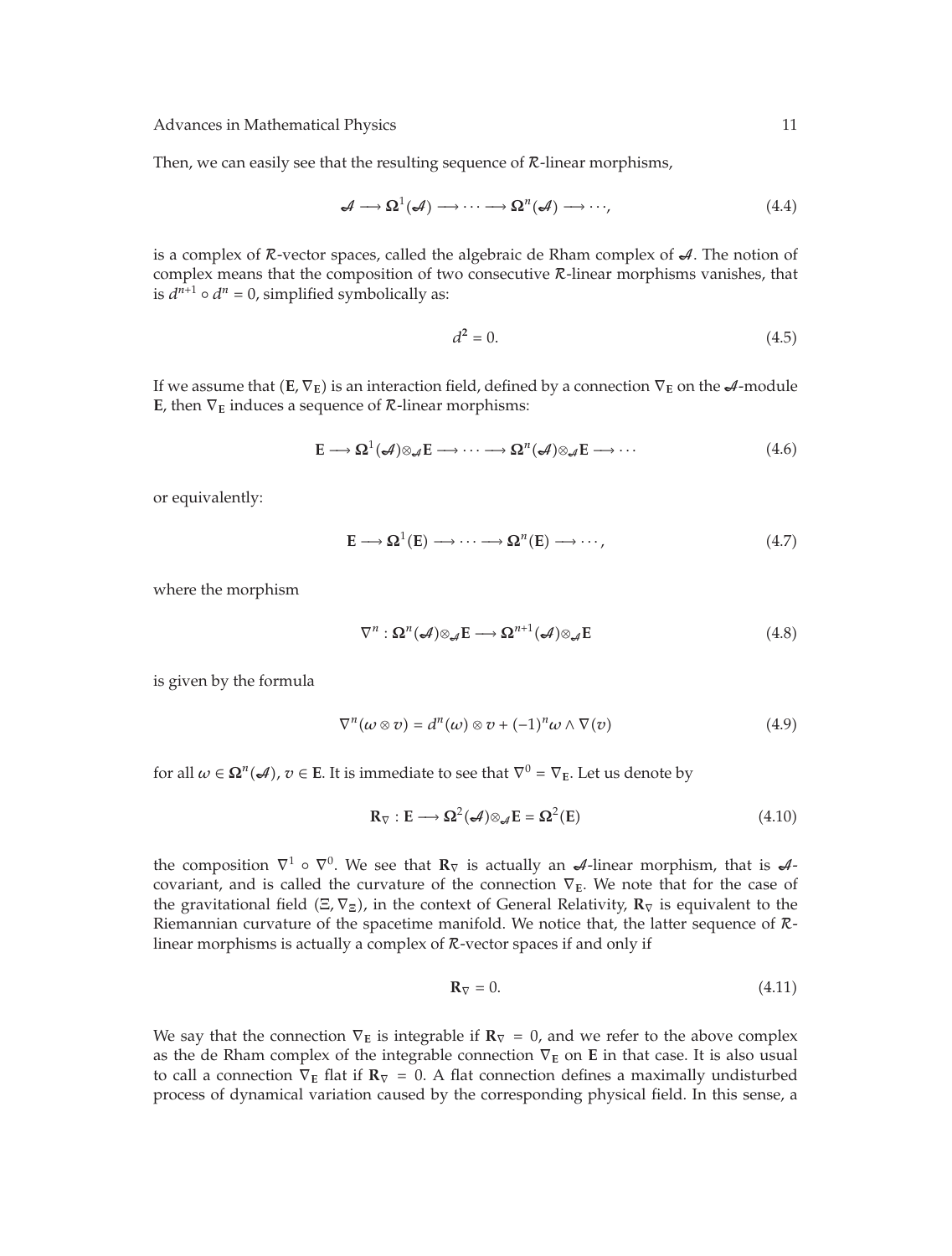nonvanishing curvature signifies the existence of disturbances from the maximally symmetric state of that variation. These disturbances can be cohomologically identified as obstructions to deformation caused by physical sources. In that case, the algebraic de Rham complex of the algebra of scalars  $\mathcal A$  is not acyclic, namely, it has nontrivial cohomology groups. These groups measure the obstructions caused by sources and are responsible for a nonvanishing curvature of the connection. In the case of General Relativity, these disturbances are associated with the presence of matter distributions, being incorporated in the specification of the energymomentum tensor. Taking into account the requirement of absolute representability over the real numbers, and thus considering the relevant evaluation trace operator by means of the metric, we arrive at Einstein's field equations, which in the absence of matter sources read

$$
R(\nabla_{\Xi}) = 0,\t\t(4.12)
$$

where R∇**Ξ** denotes the relevant Ricci scalar curvature. In more detail, we first define the curvature endomorphism R<sup>∇</sup> ∈ **E***nd*Ξ 3, called Ricci curvature operator. Since the Ricci curvature  $\Re$ <sub>V</sub> is matrix valued, by taking its trace using the metric, that is by considering its evaluation or contraction by means of the metric, we arrive at the definition of the Ricci scalar curvature  $R(\nabla_{\Xi})$  obeying the above equation.

#### **5. Conclusions**

The central focus of the studies pertaining to the current research attempts towards the construction of a tenable theory of gravitational interactions in the quantum regime revolves around the issue of background spacetime manifold independence, as it is evident from the literature [4-14], and especially, the criticism and suggestions offered in [22, 23, 27, 28. In this communication, we have constructed a general functorial framework of modeling field dynamics, modeled on the conceptual basis of the Kahler-De Rham ¨ differential mechanism, using homological algebraic concepts and techniques. In particular, we have applied this framework in the case of General Relativity recovering the classical gravitational dynamics. The significance of the proposed functorial schema of dynamics lies on the fact that the coordinatization of the universal mechanism of encoding physical interactions in terms of observables, by means of causal agents, namely, physical fields effectuating infinitesimal scalars extension should respect only the algebra-theoretic structure of observables. Consequently, it is not constrained at all by the absolute representability principle over the field of real numbers, imposed by classical General Relativity, a byproduct of which is the fixed background manifold construct of that theory. In this vein of ideas, the requirement of background manifold independence can be attained, by rejecting the absolute representability of the classical theory over the real numbers, and thus, the fixed spacetime manifold substratum, while keeping at the same time, the homological machinery of functorial dynamics. In a following paper, we will explain in detail that the abolishment of the above absolute representability requirement of the classical theory, paving the way towards Quantum Relativity, can be achieved by effectuating a process of sheaf-theoretic localization suitable for the modeling of quantum phenomena [21, 29], based on the technique of (pre)-sheafification of observable algebras.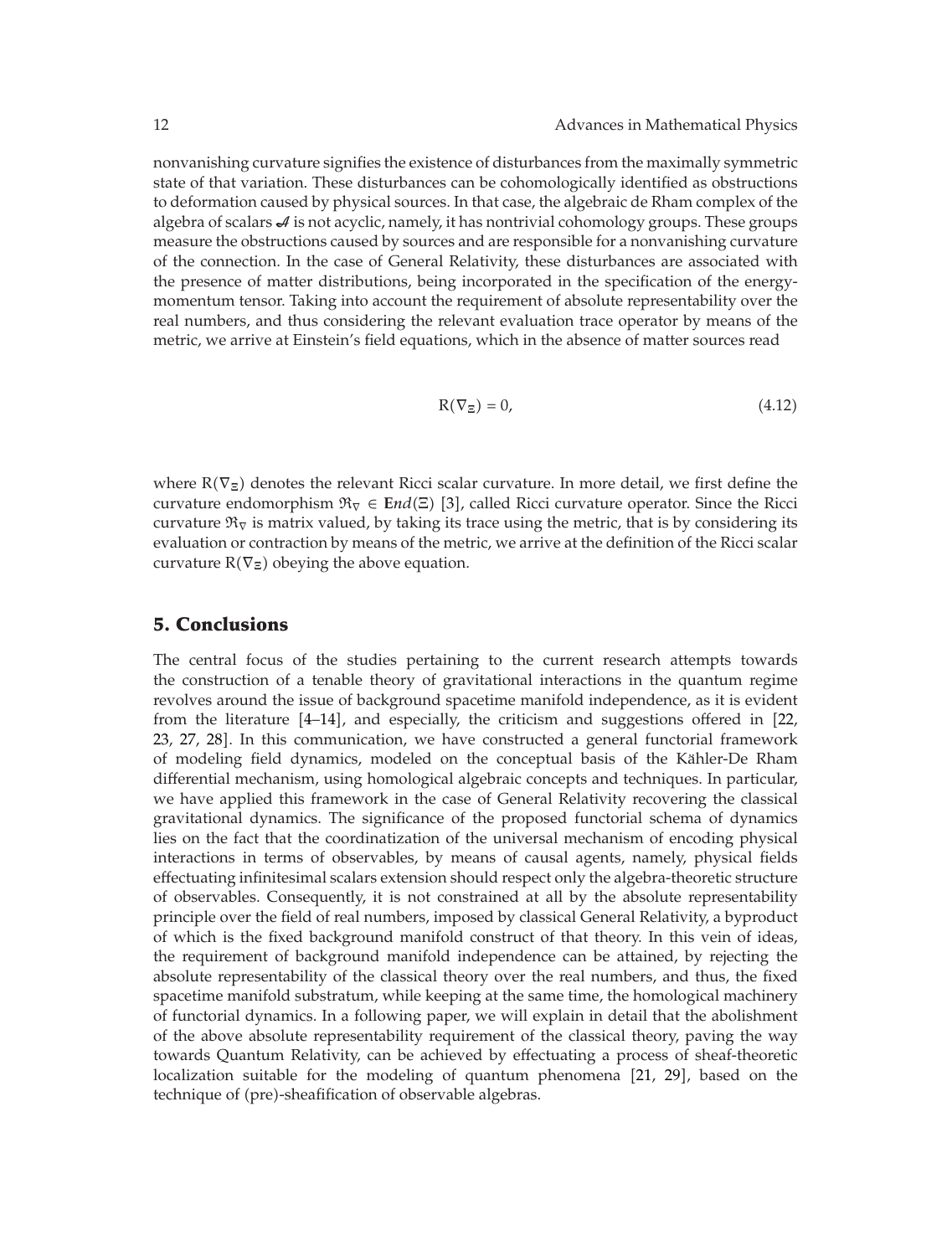### **References**

- 1 D. Eisenbud, *Commutative Algebra with a View toward Algebraic Geometry*, vol. 150 of *Graduate Texts in Mathematics*, Springer, New York, NY, USA, 1995.
- 2 S. I. Gelfand and Y. I. Manin, *Methods of Homological Algebra*, Springer, Berlin, Germany, 1996.
- 3 A. Mallios, *Geometry of Vector Sheaves: An Axiomatic Approach to Differential Geometry, Vols 1-2*, Kluwer Academic Publishers, Dordrecht, The Netherlands, 1998.
- [4] A. Ashtekar and J. Lewandowski, "Background independent quantum gravity: a status report," *Classical and Quantum Gravity*, vol. 21, no. 15, pp. R53–R152, 2004.
- [5] C. J. Isham and J. Butterfield, "Some possible roles for topos theory in quantum theory and quantum gravity," *Foundations of Physics*, vol. 30, no. 10, pp. 1707–1735, 2000.
- 6 L. Crane, "Clock and category: is quantum gravity algebraic?" *Journal of Mathematical Physics*, vol. 36, no. 11, pp. 6180–6193, 1995.
- 7 F. Antonsen, "Logics and quantum gravity," *International Journal of Theoretical Physics*, vol. 33, no. 10, pp. 1985–2017, 1994.
- 8 S. A. Selesnick, *Quanta, Logic and Spacetime*, World Scientific, River Edge, NJ, USA, 2nd edition, 2004.
- 9 C. Isham, "Some reflections on the status of conventional quantum theory when applied to quantum gravity," in *The Future of the Theoretical Physics and Cosmology (Cambridge, 2002): Celebrating Stephen Hawking's 60th Birthday*, G. W. Gibbons, E. P. S. Shellard, and S. J. Rankin, Eds., pp. 384–408, Cambridge University Press, Cambridge, UK, 2003.
- 10 C. Rovelli, *Quantum Gravity*, Cambridge Monographs on Mathematical Physics, Cambridge University Press, Cambridge, UK, 2004.
- 11 R. Penrose, "The problem of spacetime singularities: implications for quantum gravity?" in *The Future of the Theoretical Physics and Cosmology (Cambridge, 2002): Celebrating Stephen Hawking's 60th Birthday*, G. W. Gibbons, E. P. S. Shellard, and S. J. Rankin, Eds., pp. 51–73, Cambridge University Press, Cambridge, UK, 2003.
- 12 L. Smolin, "The case for background independence," in *The Structural Foundations of Quantum Gravity*, pp. 196–239, Oxford University Press, Oxford, UK, 2006.
- 13 R. D. Sorkin, "A specimen of theory construction from quantum gravity," in *The Creation of Ideas in Physics*, J. Leplin, Ed., Kluwer Academic Publishers, Dordrecht, The Netherlands, 1995.
- 14 J. Stachel, "Einstein and quantum mechanics," in *Conceptual Problems of Quantum Gravity*, A. Ashtekar and J. Stachel, Eds., Birkhäuser, Boston, Mass, USA, 1991.
- 15 M. Atiyah and I. MacDonald, *Introduction to Commutative Algebra*, Addison Wesley, Reading, Mass, USA, 1969.
- 16 S. MacLane, *Categories for the Working Mathematician*, vol. 5 of *Graduate Texts in Mathematics*, Springer, New York, NY, USA, 1971.
- 17 G. E. Bredon, *Sheaf Theory*, vol. 170 of *Graduate Texts in Mathematics*, Springer, New York, NY, USA, 2nd edition, 1997.
- 18 S. MacLane and I. Moerdijk, *Sheaves in Geometry and Logic*, Universitext, Springer, New York, NY, USA, 1994.
- 19 J. L. Bell, *Toposes and Local Set Theories*, vol. 14 of *Oxford Logic Guides*, The Clarendon Press, Oxford University Press, New York, NY, USA, 1988.
- 20 M. Artin, A. Grothendieck, and J. L. Verdier, *Theorie des Topos et Cohomologie ´ Etale des Sch ´ emas. Tome 2 ´* , vol. 270 of *Lecture Notes in Mathematics*, Springer, Berlin, Germany, 1972.
- 21 E. Zafiris, "Quantum observables algebras and abstract differential geometry: the topos-theoretic dynamics of diagrams of commutative algebraic localizations," *International Journal of Theoretical Physics*, vol. 46, no. 2, pp. 319–382, 2007.
- 22 A. Mallios and E. E. Rosinger, "Abstract differential geometry, differential algebras of generalized functions, and de Rham cohomology," *Acta Applicandae Mathematicae*, vol. 55, no. 3, pp. 231–250, 1999.
- 23 A. Mallios and E. E. Rosinger, "Space-time foam dense singularities and de Rham cohomology," *Acta Applicandae Mathematicae*, vol. 67, no. 1, pp. 59–89, 2001.
- 24 S. A. Selesnick, "Second quantization, projective modules, and local gauge invariance," *International Journal of Theoretical Physics*, vol. 22, no. 1, pp. 29–53, 1983.